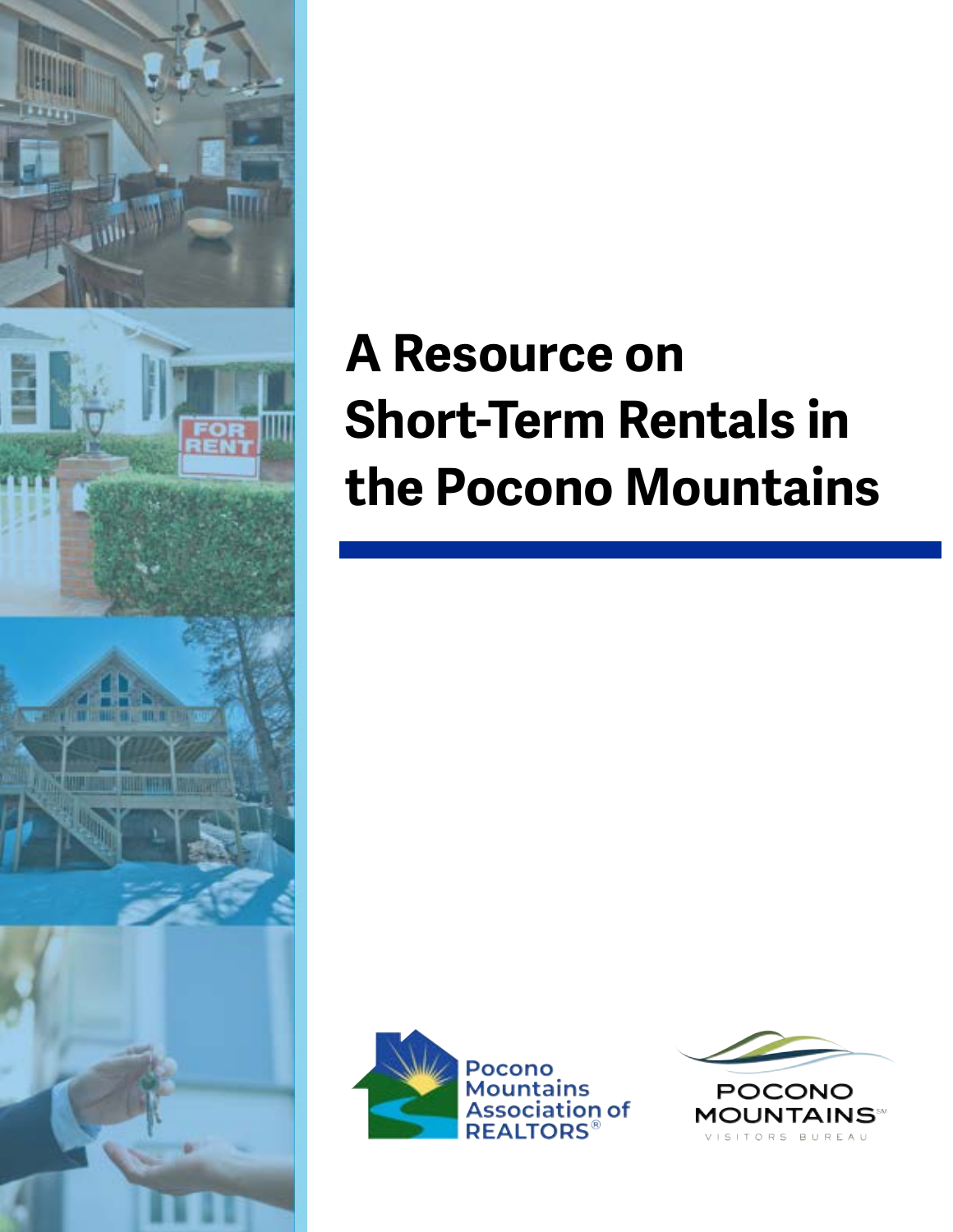# **TABLE OF CONTENTS**

| <b>MISSION STATEMENT</b>                          | 3               |
|---------------------------------------------------|-----------------|
| <b>ABOUT</b>                                      | $4 - 6$         |
| <b>SHORT-TERM RENTAL MODEL ORDINANCE</b>          | 7               |
| <b>INSIGHTS</b>                                   | 8               |
| <b>POCONOS BY THE NUMBERS</b>                     | 9               |
| <b>TALKING POINTS</b>                             | 10 <sup>°</sup> |
| <b>CONCLUSION</b>                                 | 11              |
| <b>SHORT-TERM RENTAL CHECKLIST</b>                | 12              |
| <b>APPENDIX: VIDEO SERIES &amp; WEB RESOURCES</b> | 13              |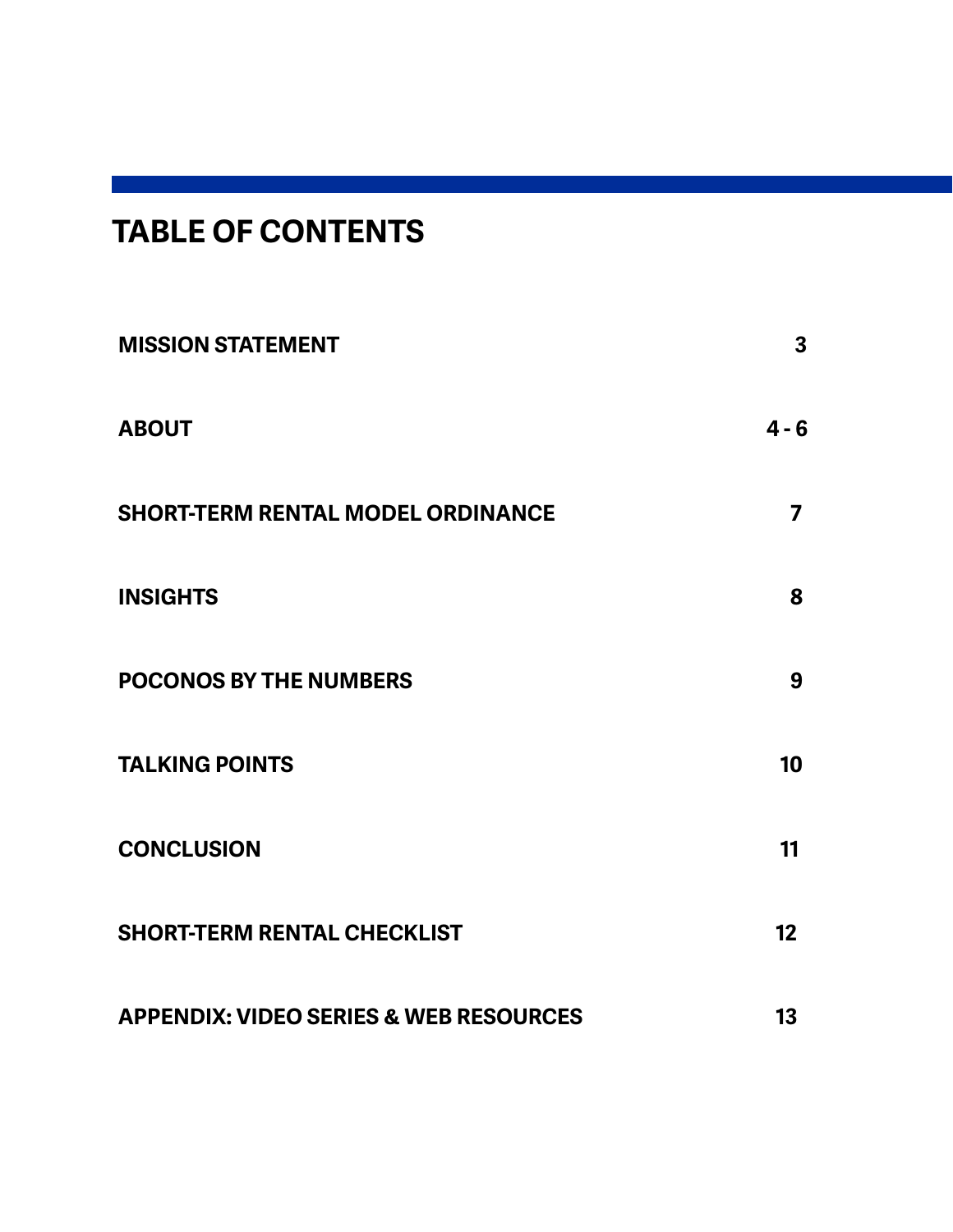<span id="page-2-0"></span>

## **SHORT-TERM RENTAL COMMITTEE MISSION STATEMENT**

A community effort to inform the public and stakeholders of the value of short-term rentals (STR) as well as support fair and common-sense rules and regulations pertaining to the industry within Monroe County as well as Lehman Township, Pike County. Also, to promote the education of owners and renters of STRs with respect to their responsibilities through forums, multimedia storytelling, web resources and social media.

The committee is comprised of Realtors®, public officials, the Pocono Mountains Visitors Bureau and managers of homeowners associations (HOA).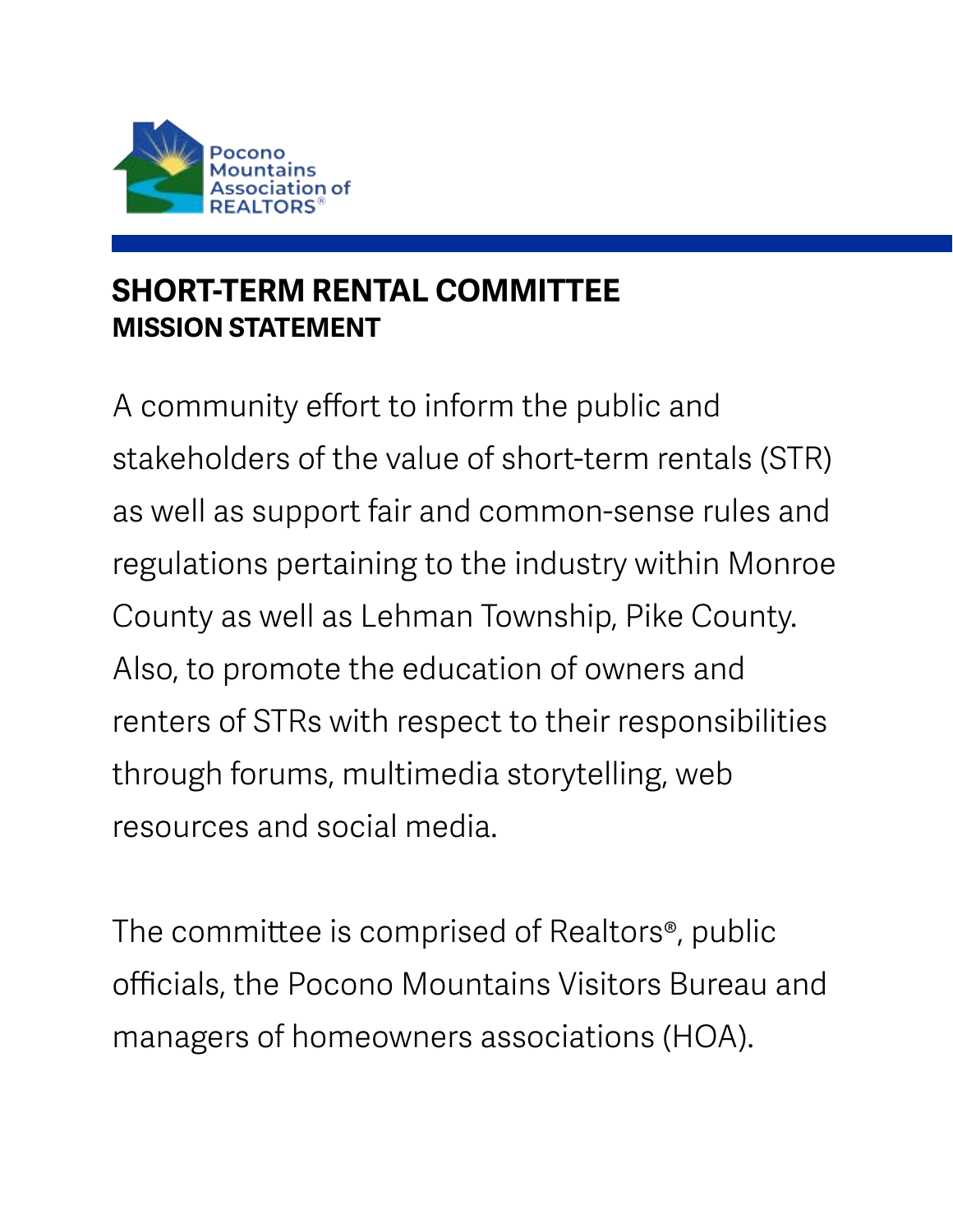<span id="page-3-0"></span>

# **ABOUT**

In March 2018, a Short-Term Rental Task Force was formed by the Pocono Mountains Association of REALTORS® Government Affairs Committee in response to changing regulations and member concerns on behalf of their clients. Then, following an additional surge in 2020 in this sector, the task force was formed as a permanent committee.

Short-term rentals, or vacation rentals as we have always called them, are not a new phenomenon in the Pocono Mountains, and they have been a big part of the real estate and vacation industry for generations. The advent of the "sharing economy," including Airbnb, VRBO as well as similar companies, has changed and expanded the industry exponentially. As a result, our municipal and homeowner association leaders are dealing with a host of new challenges. The mission is to help local leaders to understand the concern while protecting the rights of property owners, whether those are individuals renting out their homes or neighbors of these properties.

### **[READ: Welcome to Rural Pennsylvania: COVID-19 and Residential Property Sales \(2021\)](https://www.rural.pa.gov/download.cfm?file=Resources/PDFs/research-report/COVID-19-and-Residential-Property-Sales-102721.pdf)**

#### **STR committee priorities aimed at helping our region continue to thrive:**

- 1) Facilitate widespread adoption of Monroe County's Model Ordinance for Short Term Rentals
- 2) Research regulations in other areas to identify what works and what doesn't
- 3) Provide education on the topic to members, community leaders, and the public

The STR committee reviewed the Model Ordinance for its efficacy in today's marketplace and its enforceability and ease of implementation. The STR committee then had several meetings with representatives from the Monroe County Planning Commission, which was the original author of the model document, in order to explain the few changes the realtors recommend.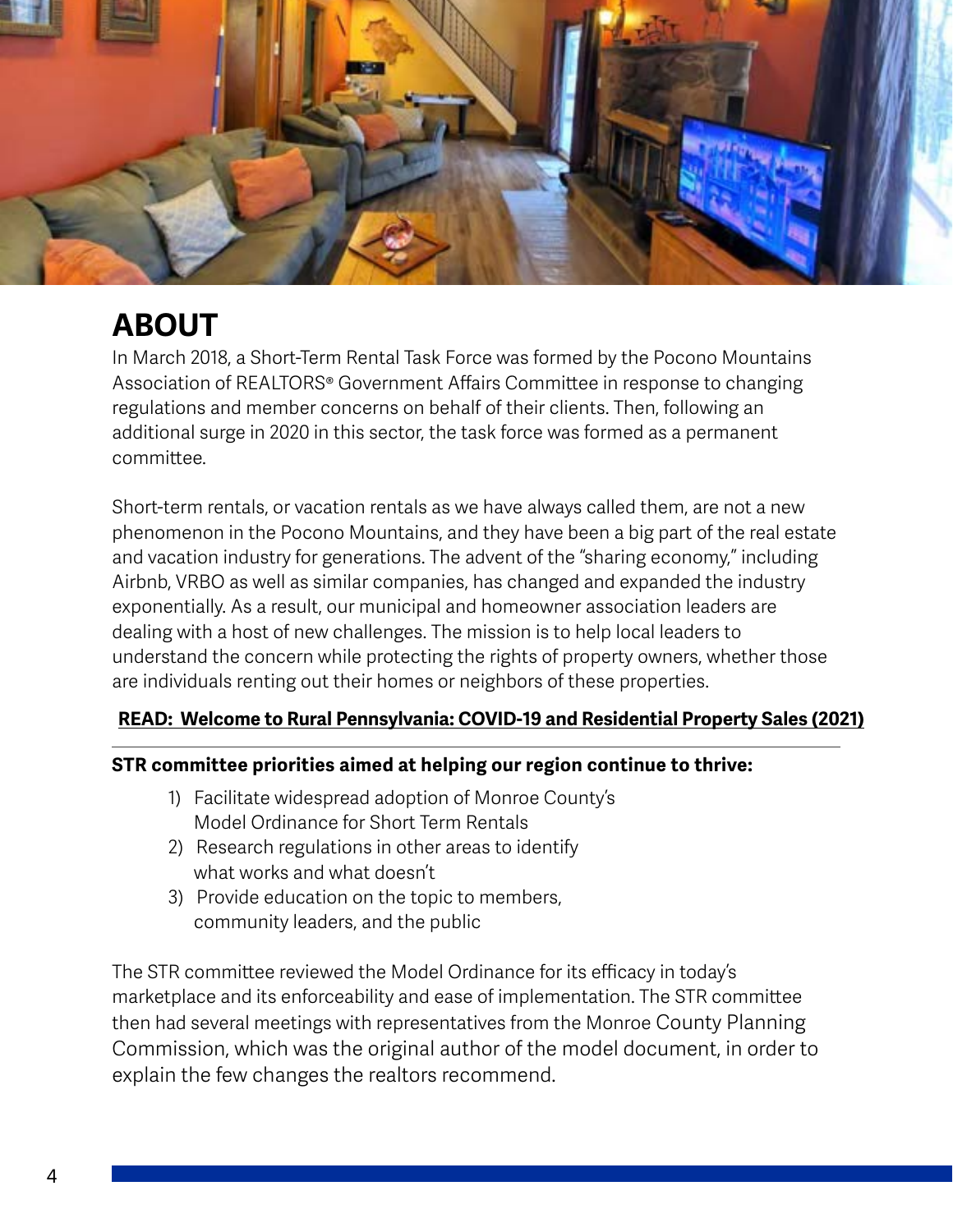Concurrently, the STR committee planned and held two educational summits for community officials and the public to address concerns regarding short term rentals. They identified, interviewed and hired national speakers to lead the discussions using data gathered from around the country about finding solutions to problems and important considerations in creating short term rental regulations. The STR committee and PMAR are committed to being the community's partner in this important issue, as it affects our neighborhoods, property values and our local economy.

Realizing how extremely important it is to understand the issue from all sides, the STR Committee also held an information-gathering session with local zoning officers to get a better feel for the issues and pressures the municipalities are experiencing.

The committee partnered with the Pocono Mountains Visitors Bureau to produce a [3](https://youtube.com/playlist?list=PLMTXIWLMQfXpOKuRBLdTKlVAWEt7dzbo_) [part series of videos](https://youtube.com/playlist?list=PLMTXIWLMQfXpOKuRBLdTKlVAWEt7dzbo_) in 2021 helping to raise awareness of the economic benefits of short-term rentals and the inherent issues in owning and regulating them, and providing a step-by-step guide to new owners. This series has resulted in a checklist and materials for new and prospective owners of short-term rentals.

The committee also developed a template presentation for HOAs to use to educate their owners. In addition, the committee held quarterly committee meetings for Realtor® members to gain insights into the latest trends and updates.

The STR committee is holding ongoing meetings with municipalities within Monroe County and other experts to convey the economic importance of thoughtful regulation of short-term rentals in our communities. Working together to continue to address the issues with zoning, ordinances and registration of short-term rentals is especially prudent and important in light of the [PA Supreme Court ruling.](https://www.mcall.com/news/local/mc-nws-airbnb-ruling-state-supreme-court-20190501-xzxfpcbuvzhltesiapq2dwlgxy-story.html)

### **[READ: Court issues decision short-term rentals in residential areas \(PARealtor.org\)](https://www.parealtor.org/justlisted/court-issues-decision-short-term-rentals-in-residential-areas/)**

Additionally, the committee encouraged Pennsylvania Association of REALTORS (PAR) to create a Task Force to look into this issue statewide. The committee subsequently adopted a Policy Statement around Short Term Rentals, to guide any future advocacy, as well as lobbied PAR Standard Forms Committee which agreed to form a Task Force to discuss possible Addenda to Listing Contract, Agreement of Sale, etc, to facilitate the sale and resulting issues around STR properties.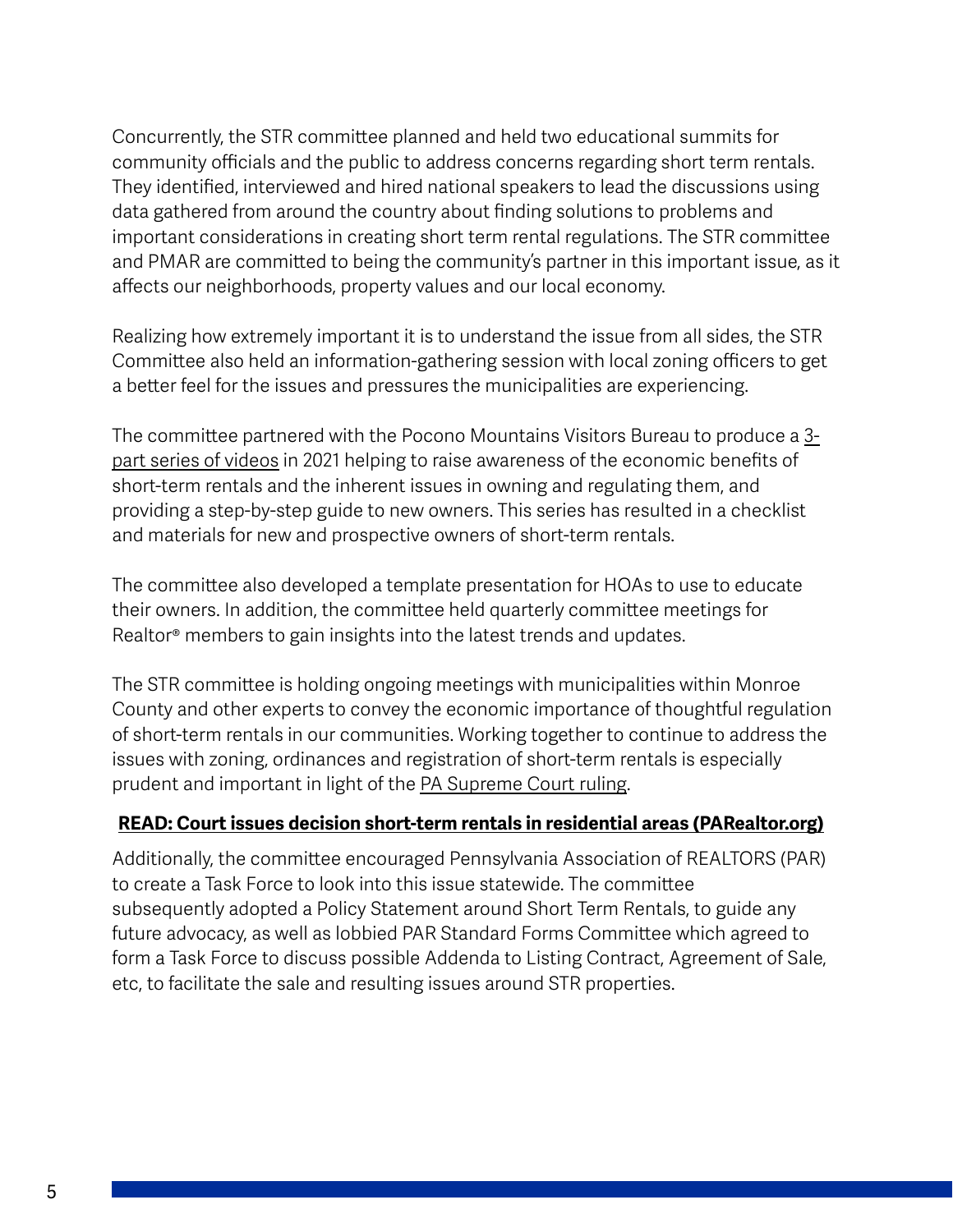### **Learned so far:**

- Implementation of effective and enforceable reasonable regulations is critical to our area.
- Grassroots education of the public, especially STR owners, around compliance with permitting requirements and hotel/sales tax collection is necessary and PMAR can and should play a key role in this.
- PMAR should continue to offer its partnership in the community to help with issues like this that affect such a broad cross section of our communities and property owners, as realtors have a valuable perspective and many, geographically diverse 'boots on the ground.'
- Partnering with other organizations in these efforts is key.

### **PMAR SHORT-TERM RENTAL COMMITTEE**

**Cindy Knecht - Chair** Carr Realty of the Poconos

**Heidi Pickard** Lake Naomi Real Estate

**Joan Fitzgerald** Vacasa

**Rob Baxter** Keller Williams Real Estate

**Jessica Keller** Keller Williams Real Estate

**Ron Bailey** BrokersRealty.com

**Ashawn Rivera** Castle Gate Realty

**Jenny Radick** Coldwell Banker Pennco Real Estate

**Mike Ionescu – Ex-Officio** PMAR President

**Hailey Bentham** Political Field Representative

**Brian Bossuyt** Pocono Mountains Visitors Bureau

**Judy Acosta** SFM Consulting

**Eric Koopman** Monroe County Planning Commission

**Cathleen Dunn** A Pocono Country Place, CAI

**Taylor Munoz** Pocono Township

**Phyllis Haas** Penn Estates

**Svetlana Conques** Royal Pocono Realty

**Bruce Weidenbaum** Redstone Run Realty, LLC **Susan Eckert** Mary Enck Realty, Inc.

**Marion Gaeta** The Real Estate Group

**Dawn Chamberlain** D-N-A Property Management Co.

**Brittany Kinsman** Pike/Wayne & Greater Scranton Boards of REALTORS®

**Will Clauss** Pike/Wayne Assoc. of Realtors® - Davis R. Chant Realtors

**Michael Moreno** Pocono Chamber of Commerce

**Lisa Sanderson - Immediate Past Chair** Keller Williams Real Estate

**Marijke Picca - Alternate** Keller Williams Real Estate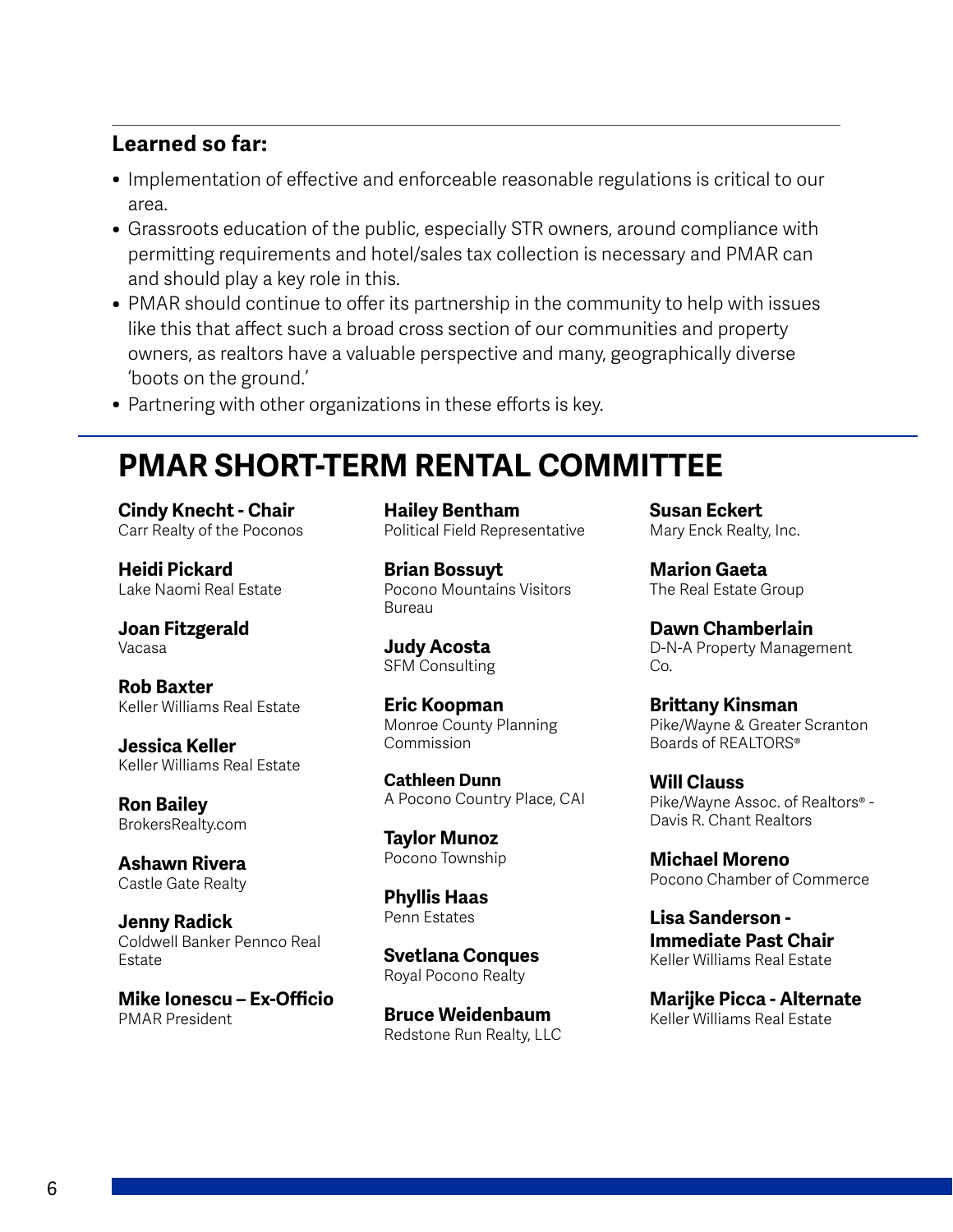# <span id="page-6-0"></span>**SHORT-TERM RENTAL MODEL ORDINANCE**



This [document](http://www.monroecountypa.gov/Dept/Planning/Documents/ShortTermRentalModelOrdinance.pdf) (found at Monroe County Planning Department) should be the standard going forward as it pertains to regulating STRs on a municipal level and homeowners' associations.

### (htt[p://www.monroecountypa.gov/Dept/Planning/Documents/](http://www.monroecountypa.gov/Dept/Planning/Documents/ShortTermRentalModelOrdinance.pdf) [ShortTermRentalModelOrdinance.pdf\)](http://www.monroecountypa.gov/Dept/Planning/Documents/ShortTermRentalModelOrdinance.pdf)

| ORDENANCE NO.  - 20                                                                             |
|-------------------------------------------------------------------------------------------------|
| AN ORDINANCE ADDING CIDAPTER 100 TO THE INSERTS TOWNSHIP BOROUGH                                |
| CODE OF ORDINANCES TO REGULATE SHORT THRM RENTAL UNITS WITHIN THE                               |
| TOWNSHIP INORDECED AND EXTABLISH PENALTIES FOR VIOLATIONS.                                      |
|                                                                                                 |
| 4100.1 - Tide<br>\$100-2 - Soleni                                                               |
| 4100-3 - Interpretation                                                                         |
| 4100-4 - Deflations                                                                             |
| [100.5 / Parmat Required                                                                        |
| <b>(100-6 - Portrat Reprintments</b> )                                                          |
| <b>4100-7 - Short Tores Rental Standards</b>                                                    |
| 4100-8 - Foos, Tarm and Ronewal.                                                                |
| 1100-9 - Enforcement Officer                                                                    |
| §100-18 - Inspections Required.                                                                 |
| \$100-11-Marketing                                                                              |
| \$100-12 - Notice of Violation<br>\$100-13 - Nuissance                                          |
| §100.14 - Violations and Penalties                                                              |
| 4100-15 - Owners Severally Rospot                                                               |
| [100-16 - Appeals.                                                                              |
| 4100-17 - Severability<br>10 <sup>2</sup>                                                       |
| §100-18 - Repealer<br>18                                                                        |
| 4100-19 - Effective Date.<br>w                                                                  |
| CHAPTER 100, SHORT TERM RENTALS                                                                 |
| 1100-1 Title                                                                                    |
|                                                                                                 |
| This Chapter shall be known as and map he clied as "The [POSSRT] Township Bosnigh Show          |
| Term Rental Crollenstow"                                                                        |
|                                                                                                 |
| <b>1100-2 Scope</b>                                                                             |
| A. The provisions of that Chapter shall apply to all residential dwelling units, conversions of |
| non-residential etractures to residential dwellings, and all estining premises within the       |
| Township/Borough of (DASFRT). The ewner of the subject property shall be responsible for        |
| compliance with the provisions of this Chapter and the failure of an owner, agency,             |
| managing agency, bood contact person, or ensing occupants to comply with the provisions of      |
| this Chapter shall be deemed noncompliance by the owner.                                        |
| B. This Chapter shall also not apply to a resort, camp, hotel motel but, bed and breakfast.     |
| boarding house, or group botter, as defined within the Zoning Ordinatesi.                       |
|                                                                                                 |
|                                                                                                 |
| <b>BIFAEE</b>                                                                                   |
|                                                                                                 |

- Defines terms used in many STR scenarios for townships/boroughs
- Requires STR owners to obtain a permit via application
- Requires at least \$500,000 in general liability insurance
- Permit effective for one year
- Places limits on how many occupants can stay in a STR
- Limits parking to the STR property
- Prohibits disorderly conduct & excessive noise
- Requires smoke/CO detectors and addresses numerous other safety concerns
- Establishes inspections by municipal code enforcement
- Establishes procedures for violations, penalties and appeals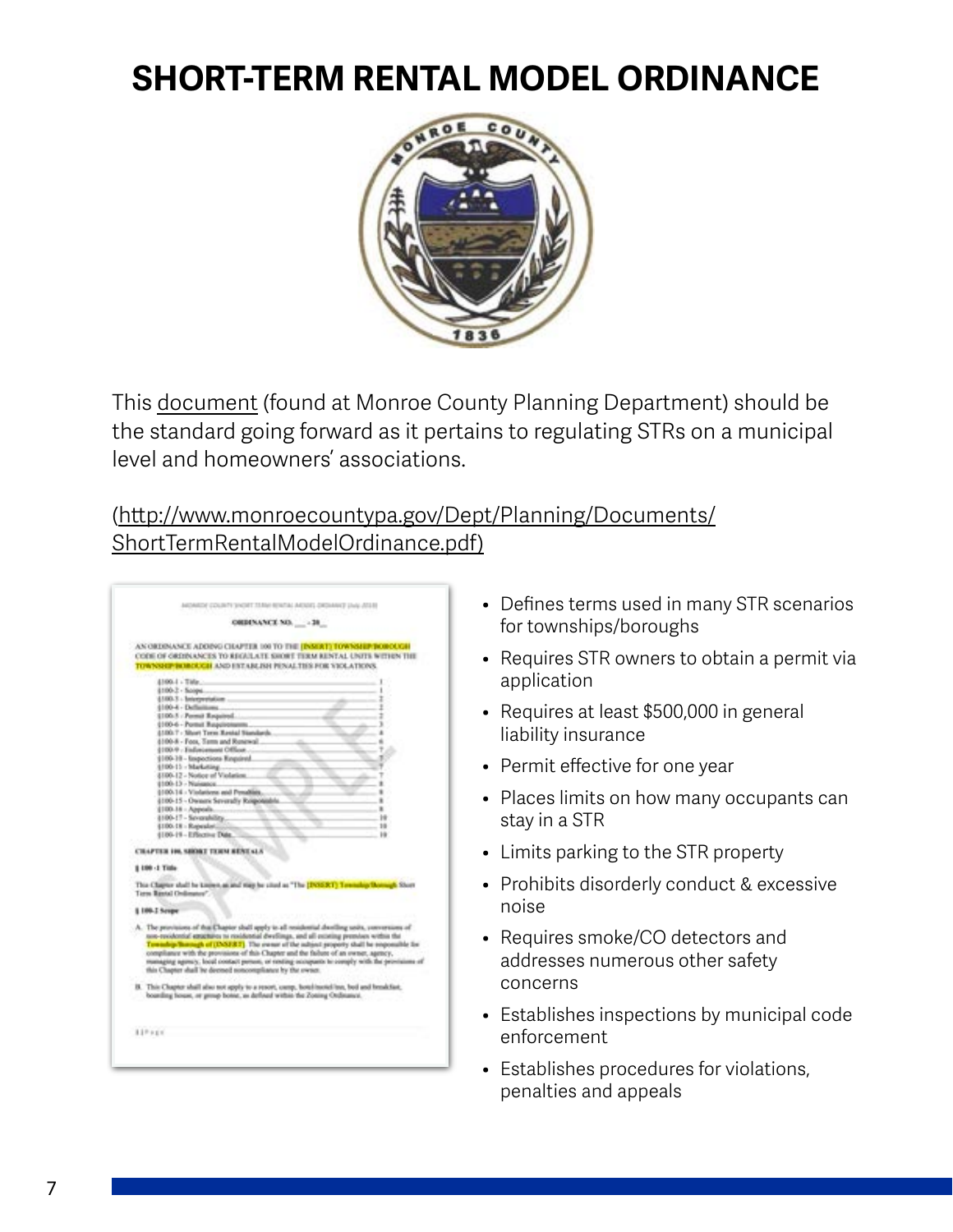# **INSIGHTS**

**CAMELBACK** 

REAL ESTATE



*Daniel M., Bronx, NY*

We enjoyed our stay in this spacious and welcoming home. The kids had enough space in the basement to be kids and the dog was able to come with us and enjoy a beautiful Christmas weekend with us. The location was perfect to where you can oversee the slopes as well.

*Rachel R., Hempstead, NY*

We had a wonderful time at Camelback for our winter vacation. We rented the house for my family and our mothers and 2 small dogs. The house was very nice and had an AMAZING view. We also appreciated that the beds were made and all the linens were pristine. We would definitely rent again.

# **POCONO RECORD**

### **[Monroe County makes](https://www.poconorecord.com/story/business/economy/2020/02/04/monroe-county-makes-millions-with/1769628007/)  [millions with Airbnb](https://www.poconorecord.com/story/business/economy/2020/02/04/monroe-county-makes-millions-with/1769628007/)  [rentals](https://www.poconorecord.com/story/business/economy/2020/02/04/monroe-county-makes-millions-with/1769628007/)**

### *By Brian Myszkowski February 4, 2020*

With hosts raking in nearly \$19 million in revenue over the course of 2019, the Poconos have become an absolute hotspot for Airbnb rentals.

According to the shortterm rental company, Monroe County hosts welcomed 156,200 guests to their properties over the past year, netting them \$18.9 million after taxes and fees and establishing the area as Airbnb's third mostprofitable county in the commonwealth.

Only Philadelphia, which took \$66.8 million, and Allegheny, which earned \$20.2 million, surpassed Monroe in total 2019 host income.

<span id="page-7-0"></span>

**Jackson** 

*Jackson Township's*  **Short-Term Rental program.**

### **Michelle Arner** *Zoning & Codes Officer*

Initiation and ongoing communication with industry professionals, realtors, government officials and applicants. Communication leads to understanding, understanding leads to development of reasonable regulations. Regulations lead to accountability. Safety improvements to properties (smoke and CO2 detectors, fire extinguishers, handrails on stairways, etc.) Adequate insurance coverage for the use of the short-term rental (STR & home sharing on policies).

Subject to collection of hotel taxes, STRs are on a more level playing field as hotels as they function with the same purpose, transient lodging.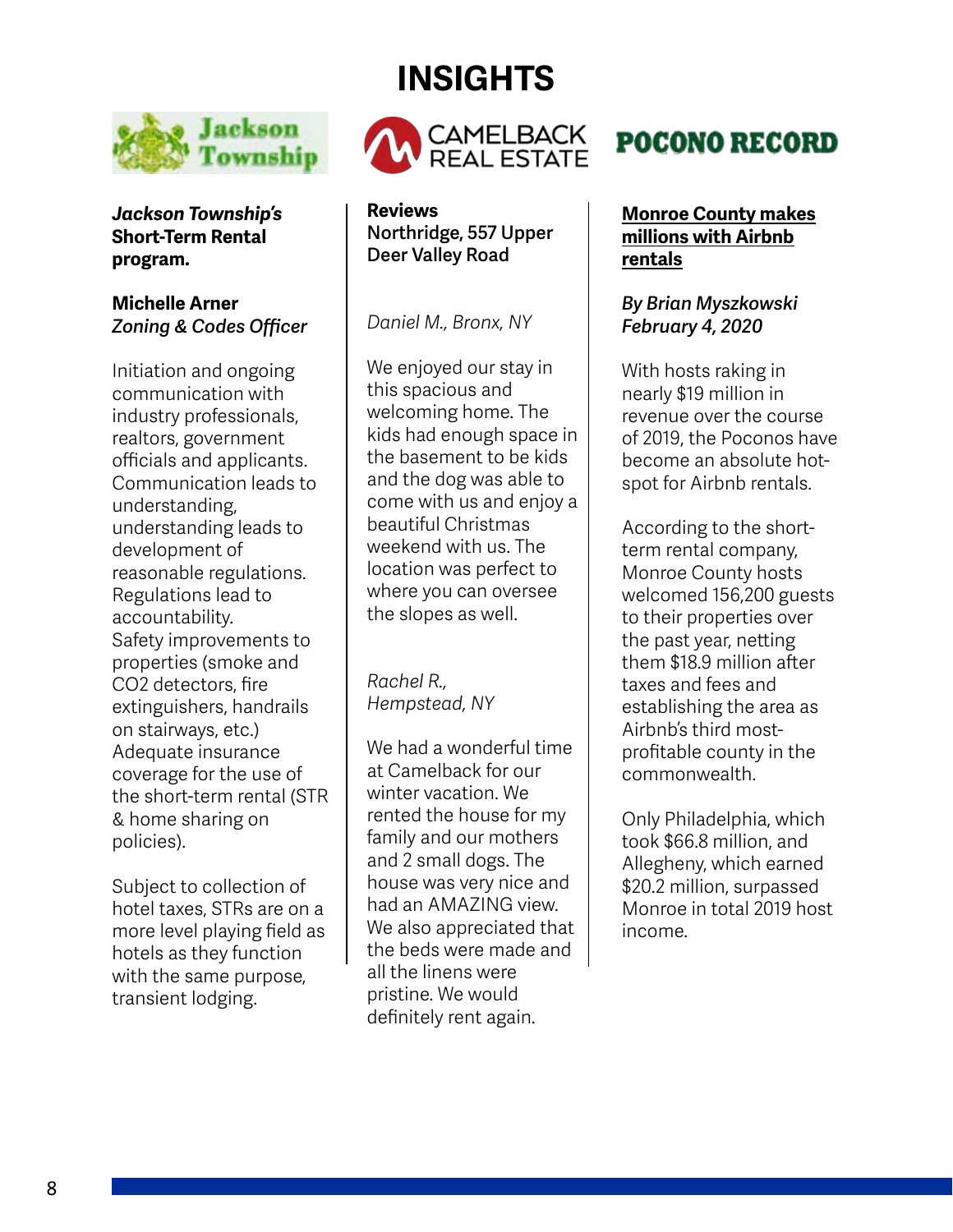# **POCONOS BY THE NUMBERS**

<span id="page-8-0"></span>

**Visitor Spending in the Poconos, 2018**



[Economic Impact of Tourism in the Poconos, 2018](https://assets.simpleviewinc.com/simpleview/image/upload/v1/clients/poconos/Economic_Impact_of_Tourism_in_the_Poconos_2018_client_e28c0f22-80f2-4b73-b2ef-2404444f4661.pdf)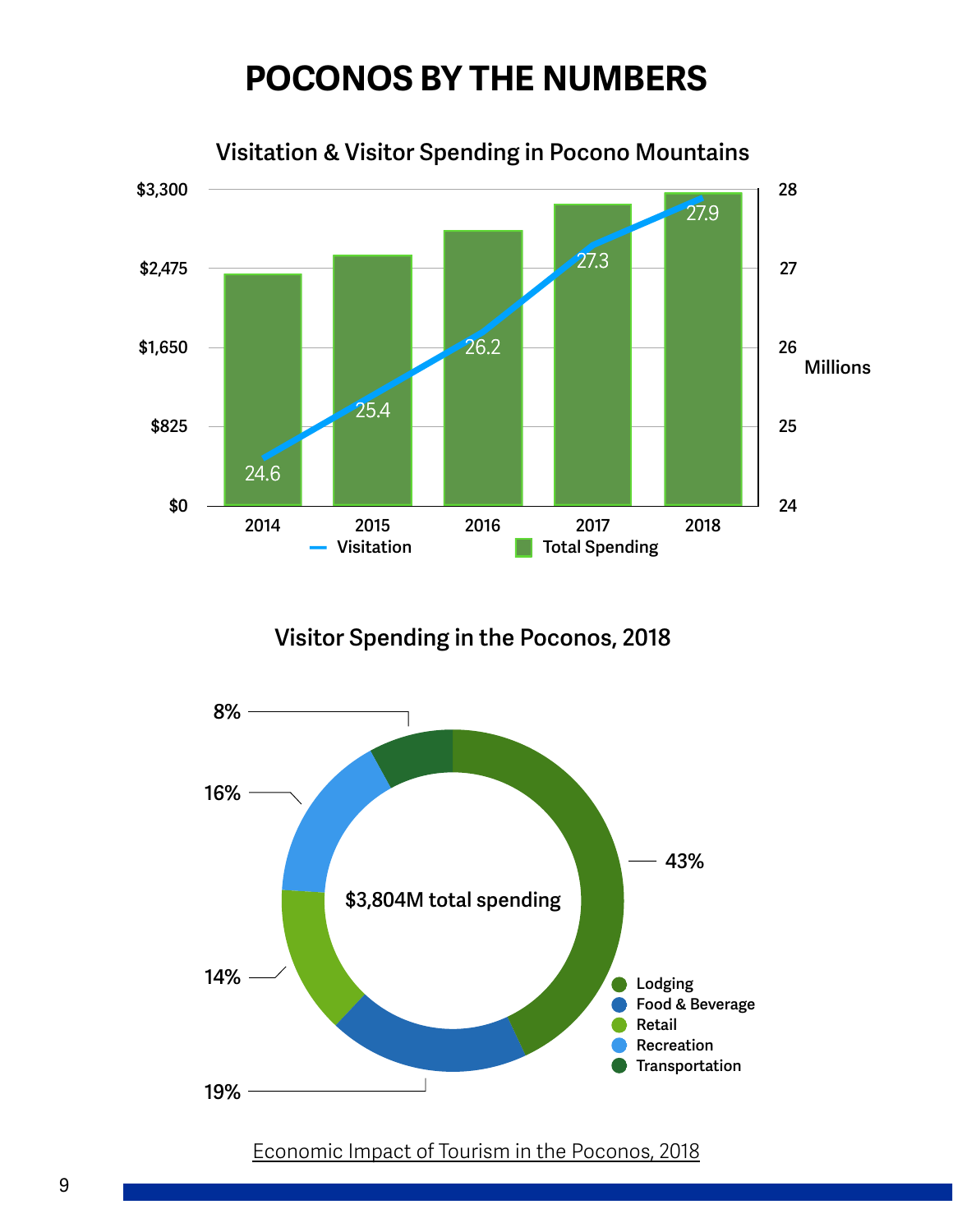# **TALKING POINTS**

- <span id="page-9-0"></span>**• FOR DECADES SHORT-TERM RENTALS WERE REPUTABLY OVERSEEN BY REALTORS WHICH HAS ENSURED ACCOUNTABILITY FOR STRS**
- **• NOW GUESTS/OWNERS ARE INCREASINGLY USING ONLINE COMPANIES TO ACT AS INTERMEDIARIES WHICH HAS LED TO LESS ACCOUNTABILITY**
- **• BETTER REGULATION MEANS EVERYONE WINS**
- **• PUTTING A FRAMEWORK IN PLACE TAKES OUT THE GUESSWORK**
- **• STRS HELP SUPPORT MORE PROPERTY OWNERSHIP**
- **• REVENUE OPPORTUNITY IS INCENTIVE TO BUY, LEADING TO MORE HOMES AND PROPERTIES CONTRIBUTING TAXES TO LOCAL MUNICIPALITIES**
- **• MORE STRS LEAD TO MORE VISITATION TO SUPPORT JOBS (2/3 OF LABOR INCOME)**
- **• PROPERTY VALUES INCREASE IN PART DUE TO STRS**
- **• A POTENTIAL BUYER IS MORE LIKELY TO PAY MORE FOR A PROPERTY THAT CAN PROVIDE POSITIVE RECURRING REVENUE**
- **• STRS INCENTIVIZE BUYING "SECOND HOMES" SO THE PROPERTY DOESN'T SIT EMPTY MOST OF THE YEAR**
- **• IN SOME CASES, THERE IS NOT ENOUGH HOTEL/TRADITIONAL LODGING TO HANDLE THE CURRENT DEMAND FOR SHORT-TERM STAYS**
- **• WORKING WITH HOMEOWNERS' ASSOCIATIONS PREVENTS MISINFORMATION, FEAR OF WORST-CASE SCENARIOS**
- **• ATTENDING MEETINGS (TOWNSHIP/ZONING HEARING BOARDS, HOAS) KEEPS LINES OF COMMUNICATION OPEN**
- **• MOST MUNICIPALITIES ADDRESS STRS IN ONE FORM OR ANOTHER IN THEIR ZONING REGULATIONS, AND HAVE RULES SPELLED OUT. REGULATION STILL VARIES GREATLY AND NOT THE IDEAL UNIFORMITY WE WANT**
- **• REALTORS AND THEIR CLIENTS ARE ENCOURAGED TO RESEARCH CAREFULLY WHEN PURCHASING PROPERTIES FOR THIS USE, KEEPING IN MIND THAT YOU MUST CHECK IF ZONING ALLOWS FOR THAT PARTICULAR PROPERTY, AND IF SO, WHAT ARE THE RULES/ PERMITTING REQUIREMENTS UNDER WHICH TO DO THEM, AND DON'T FORGET TO ALSO CHECK WITH THE HOA IF APPLICABLE**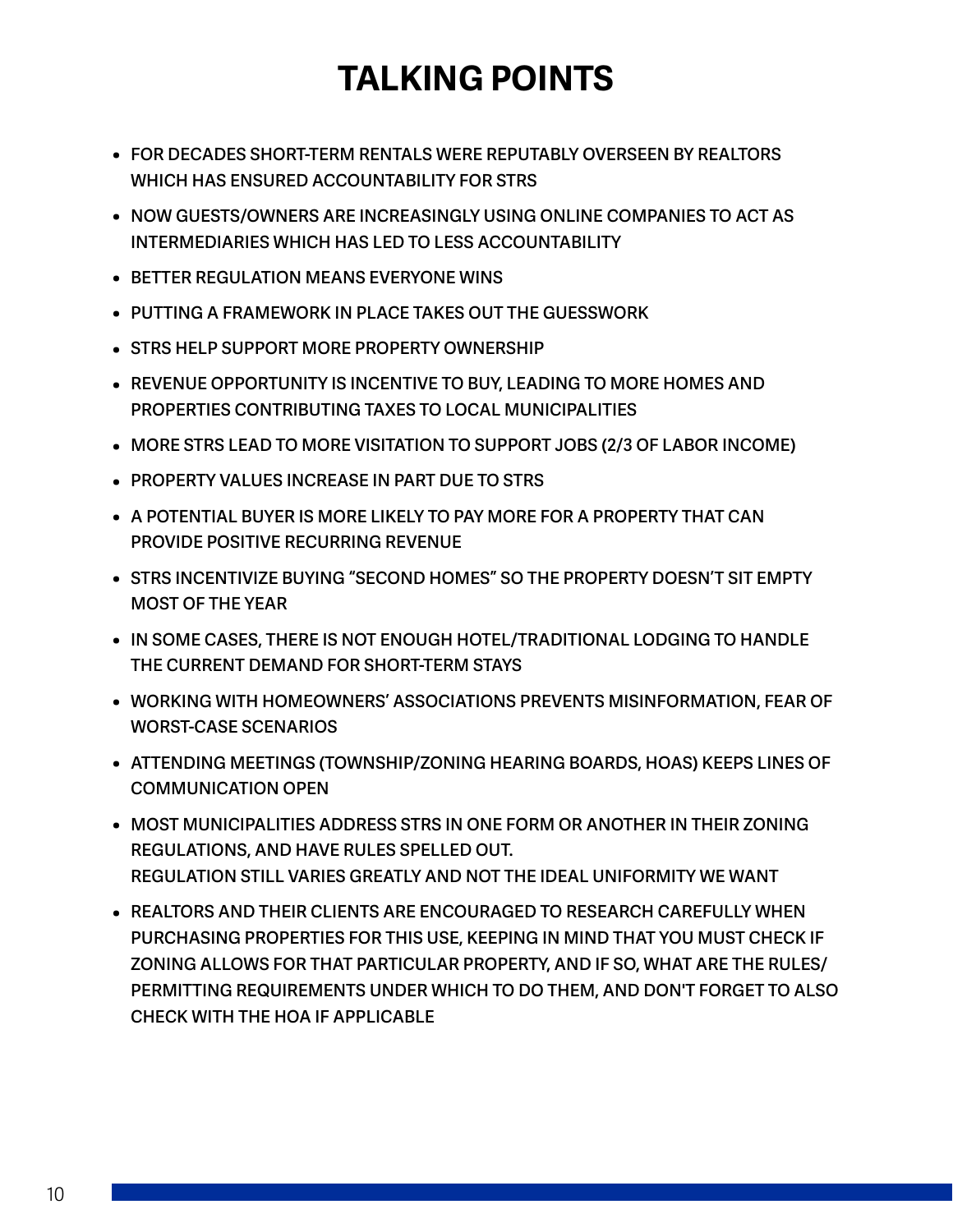<span id="page-10-0"></span>

### **CONCLUSION**

The Pocono Mountains has steadily been a destination for millions of visitors from NY, NJ, Philadelphia and now more from Washington D.C. and Baltimore as well. Many visitors prefer the ease of renting on a short-term basis in order to experience the feel of "home" while they are away.

Short-term rentals can play a significant role not just in the tourism industry, but the real estate market and the overall economy. Jobs and economic vitality depend on ample supply of lodging options for everyone.

While we recognize the concerns communities have as it pertains to short-term rentals and how they fit into each respective municipality or development, we also want to ensure we're protecting the homeowners' ability to make the most out of their properties.

### **Key Takeaways**

- Regulations should be implemented on a case-by-case basis. A complete ban hurts everyone.
- Open discussions with realtors, HOAs, the vacation bureau and stakeholders are key to the STR committee's success.
- Educating our neighbors about the benefits of STRs will help build a common understanding.
- Education on reasonable compliance and enforcement for all.

#### **Nicole Murray**

[nmurray@poconorealtors.com](mailto:nmurray@poconorealtors.com) (570) 424-8846

### **Monroe County Municipalities**

htt[p://www.monroecountypa.gov/Dept/Assessment/Pages/Municipalities.aspx](http://www.monroecountypa.gov/Dept/Assessment/Pages/Municipalities.aspx)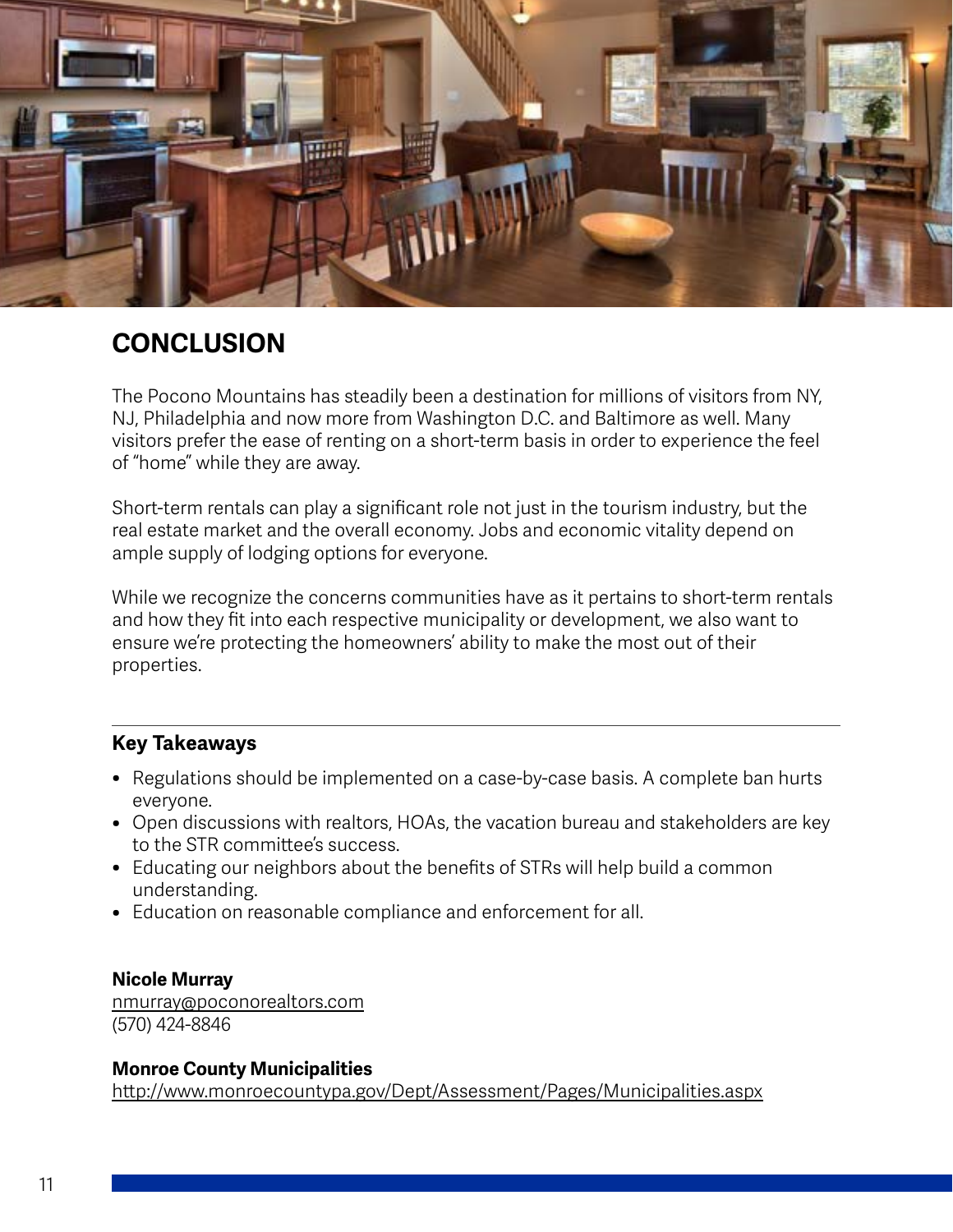# <span id="page-11-0"></span>**Short-Term Rental Checklist**

Before you list your property as a short-term rental, follow these important steps:





# **KNOW YOUR ZONING AND/OR HOA RULES**

Is it currently legal? Does your township/borough/HOA allow it? What ordinances/regulations are in place/in the works?



# **KNOW YOUR NEIGHBORS**

Will they be negatively impacted?



# **KNOW YOUR OWN ABILITIES**

Opening a short-term rental is hard work and time consuming. (Linens? Disposable Products? Garbage?)



## **KNOW YOUR FINANCES**

Buy-in cost: Furnishings? Maintenance? Utilities?



### **ASSEMBLE A VILLAGE**

Turnovers/Yard Maintenance/Emergencies/Deep Cleanings/ Periodic Reviews/Marketing/Legal/Staging Property



## **KNOW YOUR TAKEAWAY**

After you pay your village, your take-home \$ is taxed as income